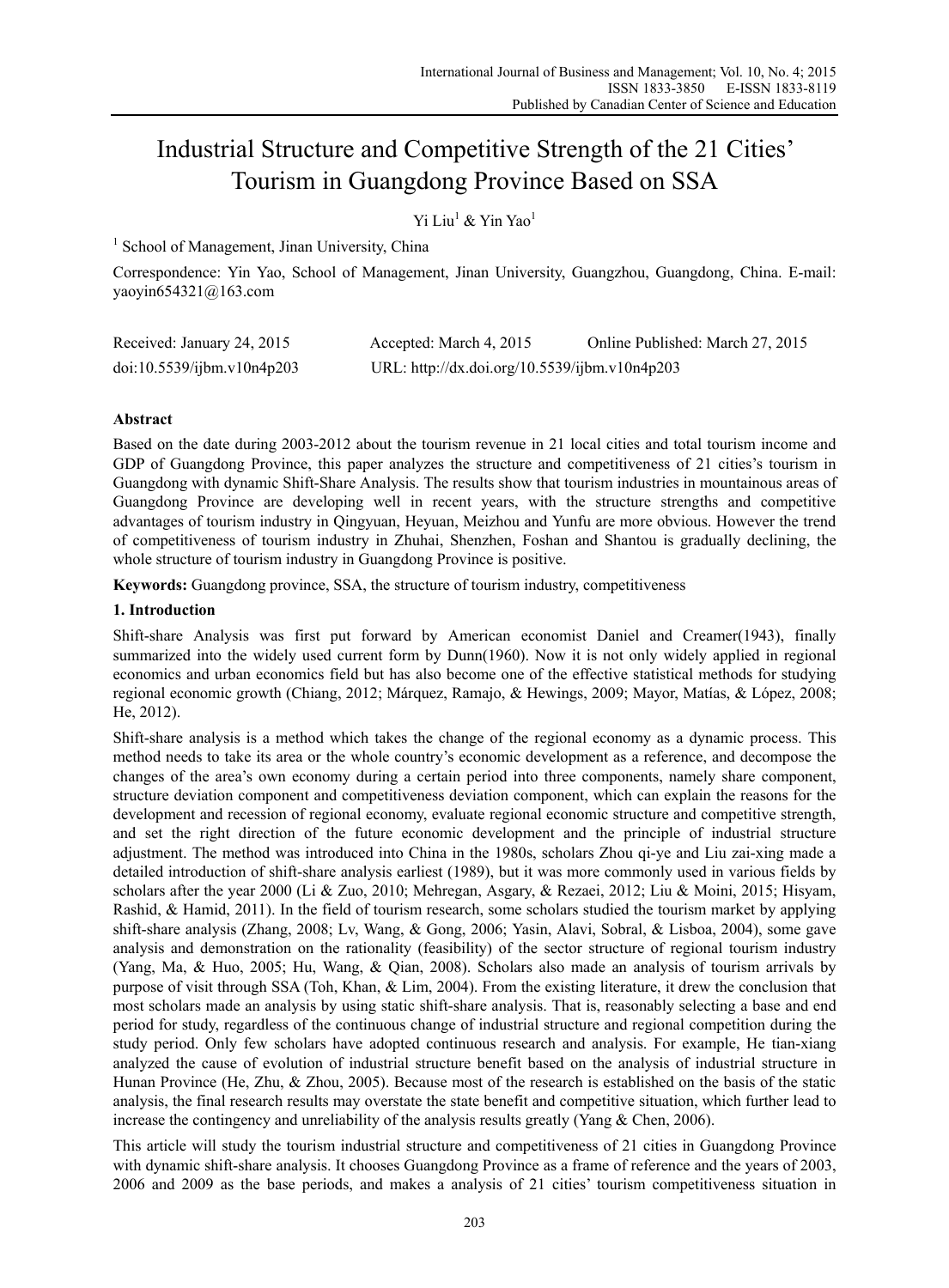Guangdong Province every three years, which makes the paper more scientific and can dynamically observe the change of the cities' tourism industrial structure and competitiveness. This paper also further provides basis and reference to the development of Guangdong tourism, and explores countermeasures to promote the development of its tourism industry.

## **2. Shift-Share Analysis Model**

The principles of dynamic shift-share analysis model are as follows: Supposing the regional economy changed after a certain period of time (t), the base period and the end period of the region's economy is  $b_0$  and  $b_1$ , and supposing there is n sectors in the area, the base period of region's industrial economy is b<sub>io</sub>, the end period of region's industrial economy is  $b_{ii}$ , the base period of national i industrial economy is  $B_{i0}$ , the end period of national i industrial economy is  $B_{it}$ , the base period of national GDP is  $B_0$  and the end period of national GDP is  $B_t$ .

The rate of industry (i) in the area for a period of time (t) can be calculated with the formula:

$$
r_i = (b_{it} - b_{io})/b_{io}(i = 1, 2, 3, \ldots, n)
$$

The rate of national GDP for period of time (t) can be calculated with the formula:

$$
R_i = (B_{it} - B_{io})/B_{io}(i=1,2,3...,n)
$$

With every sector of the national share after standardization for the study area industry scale, this can be drawn:

$$
b_{i0}
$$
'= $b_{i0}$ ' $B_{i0}$ / $B_o$ (i=1,2,3...,n)

In this way, the increment  $G_i$  of industrial sector in period of time t can be decomposed into three components: N<sub>i</sub>, P<sub>i</sub>, D<sub>i</sub>. In other words,  $G_i = N_i + P_i + D_i$ , and  $N_i = b_{i0} \cdot R_i$ ,  $P_i = (b_{i0} - b_{i0}) R_i$ ,  $D_i = b_{i0} (r_i - R_i)$ ,  $PD_i = P_i + D_i$ , of which N<sub>i</sub> is share component, namely the changes of regional standardization sector according to the national average growth rate of development;  $P_i$  is the structure deviation component, namely the deviation of regional industrial growth relative to national standard caused by the proportionate difference between regional and national department. The larger this value is, the larger the department's contribution to the economy growth will be;  $D_i$  is the competitiveness deviation component. That is, the deviation caused by the difference between regional and national *i* industrial department growth rate, which can reflect the relative competitiveness of regional i industry.

#### **3. Shift-Share Analysis of Tourism Industry Structure in Guangdong Province**

#### *3.1 Data Sources and Collection*

This paper selects the last decade's data including 21 cities' tourism revenue, GDP of Guangdong Province and Guangdong tourism revenue from 2003-2012 yearbook of China tourism statistics, China's Statistics Bureau website and Guangdong statistical yearbook, then carries out a comparative analysis on 21 cities' tourism development. Taking Guangdong Province as reference context, this paper sets the base period GDP of Guangdong province for  $B_0$ , the end period GDP of Guangdong province for  $B_i$ , the base period tourism revenue of Guangdong province for  $B_{i_0}$ , the end period tourism revenue of Guangdong province for  $B_{i_0}$ , the base period tourism revenue of j city in Guangdong for  $b_{io}$ , the end period tourism revenue of j city in Guangdong for  $b_{it}$ , the base period GDP of j city for  $b_0$  and the end period GDP of j city for  $b_1$  to study the tourism development situation of 21 cities in Guangdong province.

#### *3.2 Date Processing*

Under the background of tourism industry situation of Guangdong province, this paper takes 2003 for the base period, 2006 for the end period, takes 2006 for the base period, 2009 for the end period, takes 2009 for the base period, 2012 for the end period, then puts the dates into the above formula, uses the SSA calculation method and process, gets the results into table 1 and finally makes shift-share analysis of 21 cities' tourism industry economic growth.

It studies and calculates tourism industry competitiveness deviation component  $D_i$  of three stages in 2003-2006, 2006-2009 and 2009-2012 and sorts by the tourism industry competitiveness in terms of the base period 2009 and the end period 2012 in table 2.

With the base period 2009 and the reporting period 2012, setting the structure deviation component  $P_i$  of 21 cities in Guangdong province as the Y-axis, competition component  $D_i$  as the X-axis, drawing the represent marked area in the axis and forming the regional deviation analysis figure 1.

Similarly, according to the date calculated on the basis of the base period 2009 and the reporting period 2012, setting the deviation component PD<sub>i</sub> as the X-axis and share components  $N_i$  as Y-axis, marking the co-ordinates on the axis and forming the regional advantage analysis figure 2.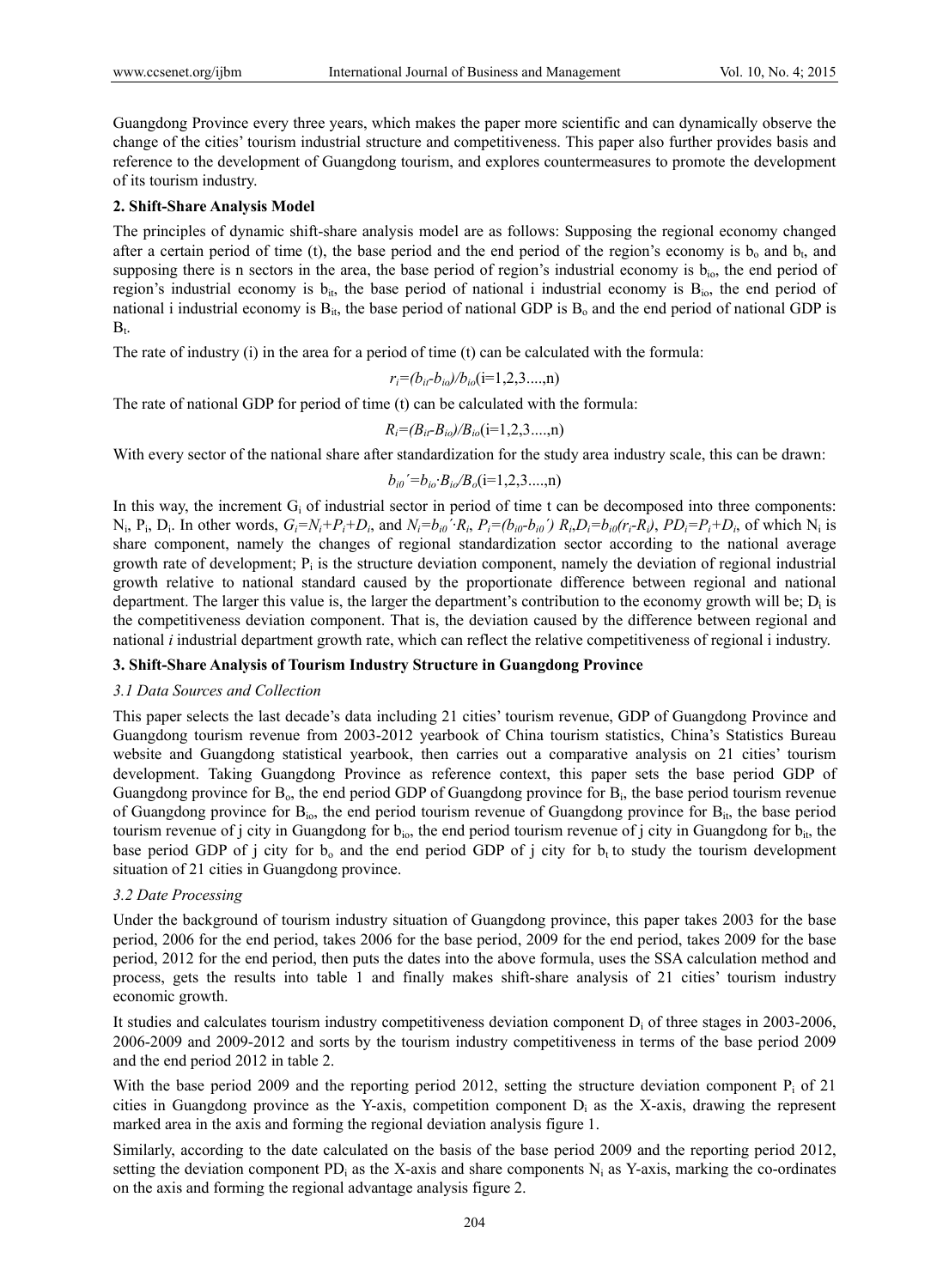## *3.3 Results s Analysis*

|           |       |        | 2003-2006 |        |       |        | 2006-2009 |        |       |        | 2009-2012 |        |
|-----------|-------|--------|-----------|--------|-------|--------|-----------|--------|-------|--------|-----------|--------|
|           | $N_i$ | $P_i$  | $D_i$     | $G_i$  | $N_i$ | $P_i$  | $D_i$     | $G_i$  | $N_i$ | $P_i$  | $D_i$     | $G_i$  |
| Guangzhou | 22.29 | 241.63 | $-18.2$   | 245.72 | 25.14 | 290.09 | $-21.02$  | 294.21 | 68.79 | 815.91 | 29.82     | 914.52 |
| Shenzhen  | 14.43 | 156.46 | $-5.89$   | 165    | 16.52 | 190.73 | $-124.35$ | 82.9   | 37.66 | 446.72 | $-190.49$ | 293.89 |
| Zhuhai    | 4.1   | 44.45  | 6.7       | 55.25  | 4.99  | 57.57  | $-33.36$  | 29.2   | 11.69 | 138.58 | $-82.73$  | 67.54  |
| Shantou   | 1.85  | 20.07  | $-4.54$   | 17.38  | 1.98  | 22.82  | $-5.51$   | 19.29  | 5.14  | 60.97  | $-16.34$  | 49.77  |
| Shaoguan  | 1.01  | 10.95  | $-7.22$   | 4.74   | 0.91  | 10.47  | 34.65     | 46.03  | 4.94  | 58.59  | 20.7      | 84.23  |
| Foshan    | 2.85  | 30.94  | 35.54     | 69.33  | 4.58  | 52.84  | 19.14     | 76.56  | 14.16 | 168.01 | $-20.47$  | 161.7  |
| Jiangmen  | 2.07  | 22.48  | $-14.39$  | 10.16  | 1.89  | 22.8   | 28.38     | 53.07  | 7.19  | 85.39  | 11.44     | 104.02 |
| Zhanjiang | 1.37  | 14.89  | $-7.29$   | 8.97   | 1.33  | 15.34  | $-0.37$   | 16.3   | 3.68  | 43.65  | 26.59     | 73.92  |
| Maoming   | 1.17  | 12.67  | 11.94     | 25.78  | 1.79  | 20.61  | $-9.96$   | 12.44  | 4.32  | 51.21  | $-24.96$  | 30.57  |
| Zhaoqing  | 1.48  | 16.01  | 0.3       | 17.79  | 1.72  | 19.84  | 10.06     | 31.62  | 5.5   | 65.22  | 29.4      | 100.12 |
| Huizhou   | 1.33  | 14.48  | 18.54     | 34.35  | 2.21  | 25.47  | 25.83     | 53.51  | 7.97  | 95.36  | $-33.38$  | 69.95  |
| Qingyuan  | 0.81  | 8.71   | 10.66     | 20.18  | 1.31  | 15.17  | 21.97     | 38.45  | 5.2   | 61.62  | 36.79     | 103.61 |
| Meizhou   | 0.61  | 6.6    | 4.47      | 11.68  | 0.86  | 9.97   | 15.41     | 26.24  | 3.48  | 41.29  | 54.83     | 99.6   |
| Shanwei   | 0.61  | 6.61   | $-3.98$   | 3.24   | 0.56  | 6.5    | 3.77      | 10.83  | 1.83  | 21.77  | 22.28     | 45.88  |
| Dongguan  | 3.92  | 42.44  | $-30.37$  | 15.99  | 3.45  | 39.76  | 12.48     | 55.69  | 10.48 | 124.34 | 19.69     | 154.51 |
| Heyuan    | 0.6   | 6.47   | 3.05      | 10.12  | 0.8   | 9.24   | 3.35      | 13.39  | 2.47  | 29.29  | 64.96     | 96.72  |
| Yangjiang | 0.66  | 7.17   | 3.51      | 11.34  | 0.89  | 10.27  | $-0.74$   | 10.42  | 2.43  | 28.81  | 20.01     | 51.25  |
| Zhongshan | 2.41  | 26.11  | $-2.46$   | 26.06  | 2.7   | 31.22  | 0.75      | 34.67  | 7.63  | 90.5   | $-27.57$  | 70.56  |
| Chaozhou  | 0.79  | 8.58   | 1.78      | 11.15  | 0.98  | 11.3   | 6.83      | 19.11  | 3.21  | 38.06  | $-12.98$  | 28.29  |
| Jieyang   | 0.57  | 6.24   | $-2.23$   | 4.58   | 0.59  | 6.75   | 4.57      | 11.91  | 1.96  | 23.2   | 32.79     | 57.95  |
| Yunfu     | 0.61  | 6.59   | 5.09      | 12.29  | 0.88  | 10.25  | 2.72      | 13.85  | 2.68  | 31.73  | 51.8      | 86.21  |

Table 1. The SSA analysis of Guangdong tourism industry structure

Table 1 shows that the deviation component Pi is positive in the cities of Guangdong. And in the dynamic comparative analysis of 2003/2006, 2006/2009, 2009/2012 stage, its structure deviation component is larger compared to its competitiveness deviation component. However, both of them were rising gradually, although Dongguan, Shaoguan and Shanwei had smaller fluctuations in value during the base period 2003 and 2006. The structure deviation component of Dongguan changed from 42.44 to 39.76. The structure deviation component of Shaoguan changed from 10.95 to 10.47. The structure deviation component of Shanwei changed from 6.61 to 6.5. But the structure deviation of other cities is big, indicating that the tourism structure advantage contributed enormously to the local tourism economy. Unlike other municipal areas, the deviation component of Guangzhou, Shenzhen, Zhuhai, Foshan and Dongguan had a greater advantage for the development of tourism industry. In this article, the base year is 2009 and the reporting year is 2012, the structural advantages of tourism for the economic development of the contribution rate (Pi/Gi) was respectively 89.2%, 152%, 205.2%, 103.9%, 80.5%.

Table 2. The tourism industrial competence in 21 cities of Guangdong

| City                                         | He |   |   |   | Mei  Yun Qing  Jie  Guarg Zhao  Zhan  Shan Shao  Yang  Dong Jiang Chao <br>yuan zhou fu yuan yang zhou qing jiang vei guan jiang guan men                                                                          |   |    |    |    |    | zhou | Shan<br>tou                             | Fo<br>shan |    | Mao Zhong Hui<br>  ming   shan | zhou | Zhu<br>hai | Shen<br>zhen                                                                                                                                                                             |
|----------------------------------------------|----|---|---|---|--------------------------------------------------------------------------------------------------------------------------------------------------------------------------------------------------------------------|---|----|----|----|----|------|-----------------------------------------|------------|----|--------------------------------|------|------------|------------------------------------------------------------------------------------------------------------------------------------------------------------------------------------------|
| The value<br>Di based<br>on 2003<br>and 2006 |    |   |   |   | $3.05$ $\mid$ $4.47$ $\mid$ $5.09$ $\mid$ $10.66$ $\mid$ $-2.23$ $\mid$ $-18.2$ $\mid$ $\mid$ $0.3$ $\mid$ $-7.29$ $\mid$ $-3.98$ $\mid$ $-7.22$ $\mid$ $3.51$ $\mid$ $-30.4$ $\mid$ $-14.39$ $\mid$ $1.78$ $\mid$ |   |    |    |    |    |      | $-4.54$   35.54   11.94   -2.46   18.54 |            |    |                                |      | 6.7        | $-5.89$                                                                                                                                                                                  |
| The value<br>Di based<br>on 2006<br>and 2009 |    |   |   |   |                                                                                                                                                                                                                    |   |    |    |    |    |      |                                         |            |    |                                |      |            | 3, 35   15, 41   2, 72   21, 97   4, 57   -21, 2   10, 06   -20, 37   3, 77   34, 65   -0, 74   12, 48   28, 38   6, 83   -5, 51   19, 14   -9, 96   0, 75   25, 83   -33, 36   -124, 35 |
| The value<br>Di based<br>on 2009<br>and 2012 |    |   |   |   |                                                                                                                                                                                                                    |   |    |    |    |    |      |                                         |            |    |                                |      |            | 64, 96 54, 83 51, 8 36, 79 32, 79 29, 82 29, 4 26, 59 22, 28 20, 7 20, 01 19, 69 11, 44 -12, 98 -16, 34 -20, 47 -25 -27, 6 -33, 38 -82, 3 -82, 3 -190, 49                                |
| Rank                                         |    | 3 | 5 | 6 | 8                                                                                                                                                                                                                  | 9 | 10 | 11 | 12 | 13 | 14   | 15                                      | 16         | 17 | 18                             | 19   | 20         | 21                                                                                                                                                                                       |

From Table 2, according to the report, the top 8 tourism industry competitiveness of 21 cities in Guangdong Province was as follows: Heyuan, Meizhou, Yunfu, Qingyuan, Jieyang, Guangzhou, Zhaoqing and Zhanjiang. The last three are ranked in the following order: Huizhou, Zhuhai and Shenzhen. Through vertical analysis of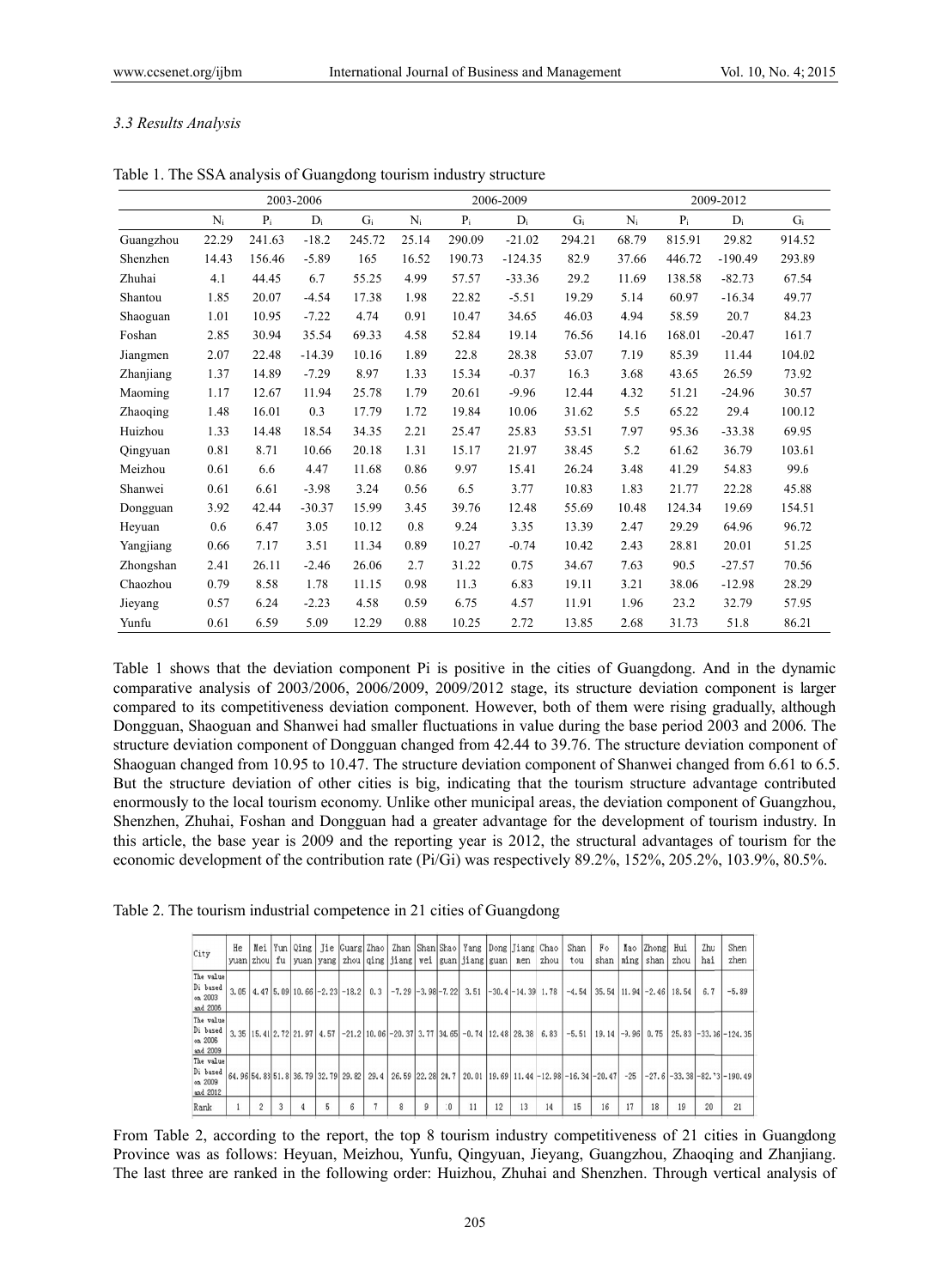three phases data, tourism industrial competitiveness of Heyuan, Meizhou, Yunfu, Jieyang, Zhaoqing and Shanwei have gradually increased. The competitiveness of Heyuan tourism were 3.05, 3.35 and 64.96 in three periods: 2003-2006, 2006-2009, 2009-2012. The tourism industrial competitiveness of Meizhou were 4.47, 15.41 and 54.83 during the three stages. The tourism industrial competitiveness of Yunfu were 5.09, 2.72 and 51.8 during the three stages. The tourism industrial competitiveness of Jieyang were -2.23,4.57 and 32.79 during the three stages. The tourism industrial competitiveness of Zhaoqing were 0.3, 10.06 and 29.4 during the three stages. The tourism industrial competitiveness of Shanwei were -3.98, 3.77 and 22.28 during the three stages. However, the tourism industrial competitiveness of Zhuhai and Shenzhen diminished rapidly. The tourism industrial competitiveness of Zhuhai was 6.7, -33.36 and -82.73 during the three stages. The tourism industrial competitiveness of Shenzhen were -5.89,-124.35 and -190.49 during the three stages.

For further analysis, according to the classification of Guangdong economic zone, Heyuan, Meizhou, Yunfu, Qingyuan and Shaoguan belong to mountainous areas. These areas' competitive component deviation are all positive, which means tourism of Guangdong's mountainous areas has been developing during these years. Due to the implementation of the Guangdong Provincial tourism pro-poor policies and the financial support for the tourism development in mountainous areas, the tourism was able to benefit significantly, which makes the rapid development of mountain tourism.

| He |  |  |  |  |  |  | Mei   Yun   Qing   Jie  Guang  Zhao   Zhan   Shan  Shao   Yang   Dong   Jiang   Chao   Shan   Fo  |  | Mao Zhong Hui | Zhu   | Shen                                                                                                                                                    |
|----|--|--|--|--|--|--|---------------------------------------------------------------------------------------------------|--|---------------|-------|---------------------------------------------------------------------------------------------------------------------------------------------------------|
|    |  |  |  |  |  |  | yuan zhou  fu  yuan yang zhou qing jiang wei guan jiang guan  men  zhou  tou  shan ming shan zhou |  |               | l hai | zhen                                                                                                                                                    |
|    |  |  |  |  |  |  |                                                                                                   |  |               |       | Pi 29.29 41.29 31.73 61.62 23.2 815.9 65.22 43.65 21.77 58.59 28.81 124.3 85.39 38.06 60.97 168.01 51.21 90.5 95.36 138.58 446.72                       |
|    |  |  |  |  |  |  |                                                                                                   |  |               |       | Di 64, 96 54, 83 51, 8 36, 79 32, 79 29, 82 29, 4 26, 59 22, 28 20, 7 20, 01 19, 69 11, 44 -12, 98 -16, 34 -20, 47 -25 -27, 57 -33, 38 -32, 73 -190, 49 |

Table 3. The value of 21 cities'  $P_i$  and  $D_i$  based on the base period 2009 and the reporting period 2012

| Table 4. The value of 21 cities' PD <sub>i</sub> and N <sub>i</sub> based on the base period 2009 and the reporting period 2012 |  |  |
|---------------------------------------------------------------------------------------------------------------------------------|--|--|
|---------------------------------------------------------------------------------------------------------------------------------|--|--|

| He |  |  |  |                                                                            |  |  |  | Mei   Yun   Qing   Jie  Guang  Zhao   Zhan   Shan  Shao   Yang   Dong   Jiang  Chao   Shan   Fo   Mao   Zhong   Hui |  |                           | Zhu | Shen                                                                                                                                |
|----|--|--|--|----------------------------------------------------------------------------|--|--|--|---------------------------------------------------------------------------------------------------------------------|--|---------------------------|-----|-------------------------------------------------------------------------------------------------------------------------------------|
|    |  |  |  | yuan zhou  fu  yuan yang zhou qing jiang wei guan jiang guan men zhou  tou |  |  |  |                                                                                                                     |  | shan   ming   shan   zhou | hai | zhen                                                                                                                                |
|    |  |  |  |                                                                            |  |  |  |                                                                                                                     |  |                           |     | PDi 94.25 96.12 83.53 98.41 55.99 845.7 94.62 70.24 44.05 79.29 48.82 144 96.83 25.08 44.63 147.54 26.25 62.93 61.98 55.85 256.25   |
|    |  |  |  |                                                                            |  |  |  |                                                                                                                     |  |                           |     | 81 200 310 430 4.52 4.68 5.2 4.98 68.79 5.8 5 6.8 5 6.8 5 6.91 2.43 4.94 5 6.48 7.19 3.21 5.14 4.16 4.32 7.63 7.85 7.97 11.69 37.66 |

From Figure 1, there are 13 cities in Guangdong region in the first quadrant. They are Heyuan, Meizhou, Yunfu, Qingyuan, Jieyang, Guangzhou, Zhaoqing, Zhanjiang, Shanwei, Shaoguan, Yangjiang, Dongguan and Jiangmen; The remaining eight cities are in the second quadrant. They are Chaozhou, Shantou, Foshan, Maoming, Zhongshan, Huizhou, Zhuhai and Shenzhen. Regions distributed in the first quadrant show that the regions have a good industrial base. The tourism industry growth rate in these areas is greater than the average growth rate of the province's tourism industry. Structure and competitive advantages of its tourism industry show obvious advantages. Structural advantages and competitive advantages contributed largely to the growth of the industry. The structural advantages of Guangzhou's tourism industry has an outstanding contribution compared to competitive advantages. While regions located in the second quadrant indicate that the region's tourism industry foundation has structural advantages, rather than having competitive advantages. Status of the area in the whole of Guangdong's tourism industry is in decline. Among them, Shenzhen and Zhuhai take obvious advantages of tourism industry structure, and lack very competitive advantages, their structural advantages for the development of tourism has a greater contribution. However, the lack of competitive advantages has greatly restricted the rapid development of the tourism industry. As a whole, no cities were located in the third or fourth quadrant. This indicates that the basis of tourism industry in Guangdong Province is not bad, the entire structure of the tourism industry in Guangdong Province has obvious advantages. Guangdong Province has obvious structure advantages. And some of the cities (Di cities less than 0) restricted the further development of the tourism industry due to the lack of competitive advantages.

The regions located in the first quadrant are the regions which have been developed fast in recent years. As can be seen, Guangdong Province's 21 cities are located in the first quadrant. For cities which are far away from the zero point of the coordinates, such as Guangzhou, Shenzhen, Dongguan and Foshan, their tourism competitive advantages doesn't measure up to Heyuan, Meizhou and Yunfu. But their structural advantages make up for their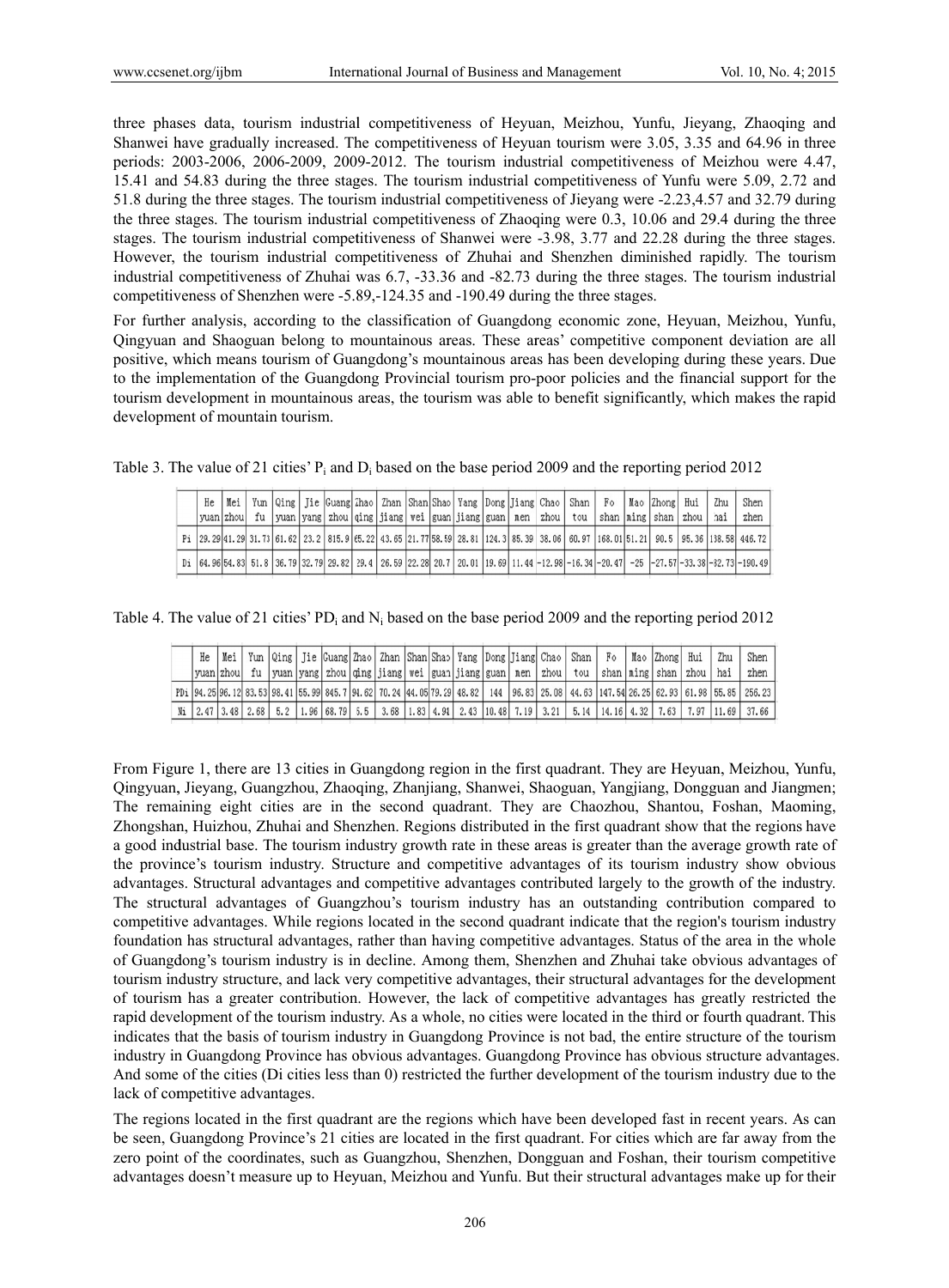lack of competitiveness, putting these cities at the forefront of Guangdong Province. The regional advantages in these areas are still more evident.



Figure 1. The regional deviation analysis



## **4. Results and Discussi on**

The above analysis shows that there is big difference in structure advantage, competitive advantage and structure contribution of the regional tourism industry in Guangdong province. Therefore, there needs to be different optimization adjustment for different areas to eliminate restrictive factors for regional tourism industry development and enhance the overall strength of Guangdong tourism industry.

First of all, the areas with sound foundation, strong competitiveness and obvious structural advantage (not only structure components but also competitiveness components which are all greater than zero) need to maintain or strengthen their structure and competitive advantage of tourism industry. The analysis also indicates that the structure deviation component and competitiveness deviation component of Zhaoqing, Qingyuan, Meizhou, Heyuan and Yunfu during the stages of 2003-2006, 2006-2009, 2009-2012 are positive, and the values are on the rise which shows these areas have good advantage in structure and competitiveness. Four out of the five cities which include Meizhou, Qingyuan, Heyuan and Yunfu belong to the mountainous areas, this is also due to the pro-poor tourism policy proposed in 2002 that promoted the development of mountainous areas' tourism. Guangdong province should continue to raise support for mountainous tourism, exploit tourism resources in mountainous area, improve its infrastructure construction, increase marketing efforts, maintain and strengthen the overall advantage of mountainous areas' tourism industry.

Second, the tourism industry competitiveness advantage of Maoming, Shenzhen, Zhuhai, Foshan and Shantou dropped significantly, and it shows a continuous declining trend during the three stages. Therefore, these areas should pay more attention to this weakening trend and discover reasons that lead to weaken or hinder its tourism development. In order to reverse the situation of the recession of tourism industry competitiveness, some measures can be taken to increase its tourist attraction, such as address weaknesses in tourism development, improve service quality, develop new tourism products, strengthen marketing, refine tourism image and so on. Due to the structural advantage of Guangzhou, Shenzhen, Zhuhai, Foshan and Dongguan - which can make up for its competitive disadvantage-the overall development level of these areas is at the forefront in Guangdong province. However, these areas should also notice the weakening trend of their tourism competitiveness, then take a series of measures to improve the regional tourism competitiveness contrapuntally.

Finally, the future tourism development of Chaozhou, Maoming and Shantou, which are cities which have neither tourism industry competitive advantage nor structural advantages over other cities, should find out the factors that affect tourism industry development and enhance regional tourism industry from all aspects to make the tourism develop in a sustainable and healthy way.

After tourism structure and competitiveness analysis of 21 cities in Guangdong by SSA, we can have a general understanding on tourism development in these areas and offer some trend information to make reference for adjustment of regional distribution and its structure. In retrospect, SSA model still belongs to quantitative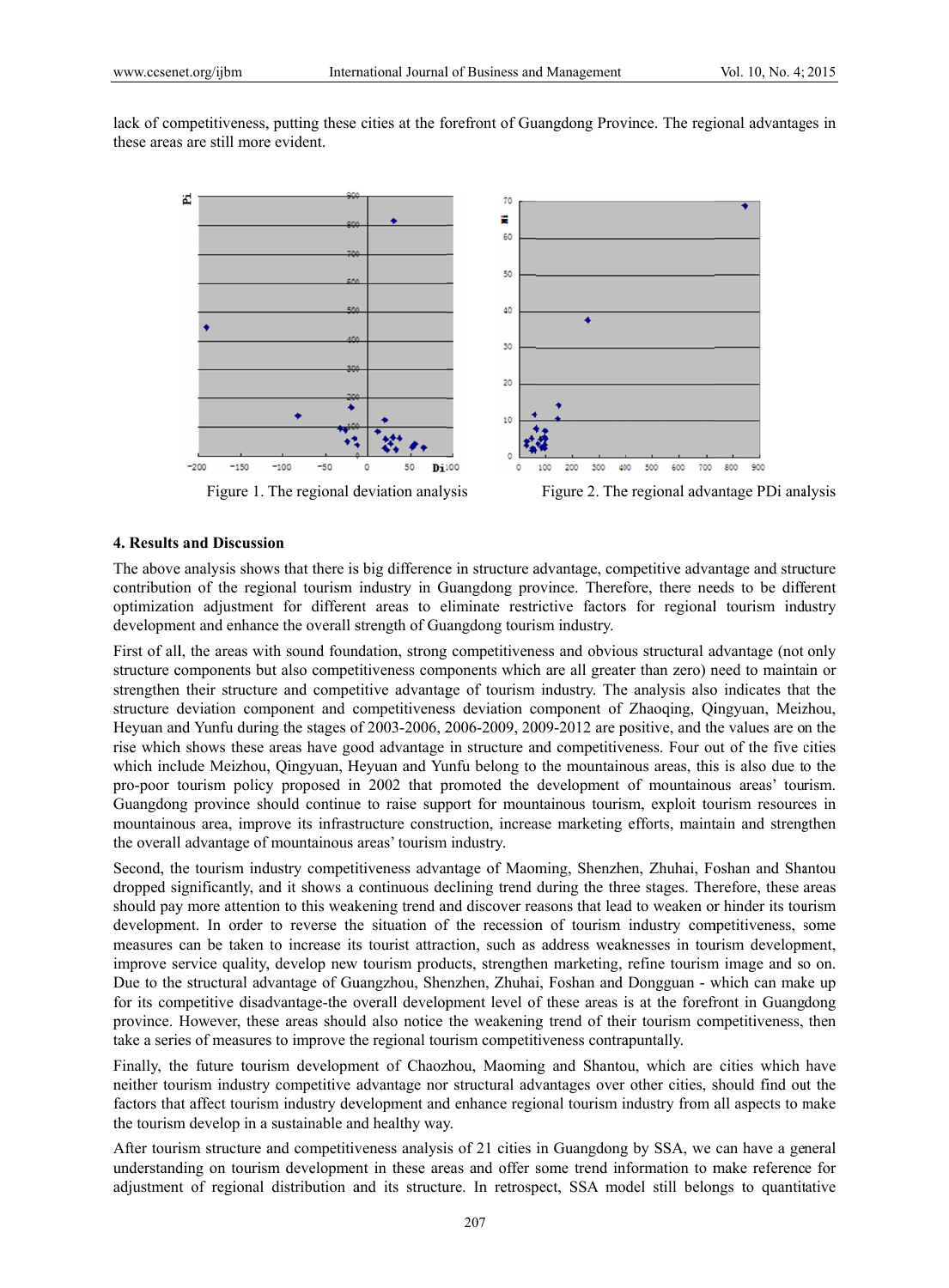descriptive model, it can't fully and clearly explain underlying reasons for tourism structure and competitive advantages. Because of this, it needs to make a comprehensive analysis combined with regional tourism industry policy, tourism investment, tourism events and so on, find out the advantages and disadvantages of tourism industry development, thus we can keep the advantages and make up for the disadvantages to promote the overall development.

### **References**

Creamer, D. (1943). Shifts of manufacturing industries. *Industrial Location and National Resources*, 85-104.

- Dunn, & Edger, S. (1960). A statistical and analytical technique for regional analysis. *Papers in Regional Science*, *6*(1), 97-112. http://dx.doi.org/10.1111/j.1435-5597.1960.tb01705.x
- Chiang, S. H. (2012). Shift-share Analysis and International Trade. *Annals of Regional Science, 49*(3), 571-588. http://dx.doi.org/10.1007/s00168-011-0465-1
- Márquez, M. A., Ramajo, J. L., & Hewings, G. J. D. (2009). Incorporating Sectoral Structure into Shift-share Analysis. *Growth & Change, 40*(4), 594-618. http://dx.doi.org/10.1111/j.1468-2257.2009.00502.x
- Mayor, M., & López, A. (2008). Spatial shift-share analysis versus spatial filtering: An application to Spanish employment data. *Empirical Economics, 34*(1), 123-142. http://dx.doi.org/10.1007/s00181-007-0167-9
- He, S. Q. (2012). Competition among ASEAN members in the East Asia Market an Extension to Shift-share Analysis. *Journal of Economic Studies, 39*(5), 576-589. http://dx.doi.org/10.1108/01443581211259482
- Zhou, Q. Y., & Liu, Z. X. (1989). *Regional Economics*. Beijing: China Renmin University Press.
- Li, L. P., & Zuo, X. G. (2010). The Dynamic Spatial Shift-share Method and Analysis on the Competitiveness of Hubei's industries. *Economic Problems*, (9), 117-122.
- Mehregan, N., Asgary, A., & Rezaei, R. (2012). Effects of the Bam earthquake on employment: A shift-share analysis. *Disasters, 36*(3), 420-438. http://dx.doi.org/10.1111/j.1467-7717.2011.01268.x
- Liu, R. F., & Moini, N. (2015). Benchmarking Transportation Safety Performance via Shift-Share Approaches. *Journal of Transportation Safety & Security, 7*(2), 124-137. http://dx.doi.org/10.1080/19439962.2014.940478
- Hisyam, H. M. K., Rashid, Z. A., & Hamid, K. A. (2011). East Coast Economic Region from the Perspective of Shift-share Analysis. *International Journal of & Society, 12*(1), 79-88.
- Zhang, C. Y. (2008). SSM-Aided Research on Industrial Competitiveness of Industry in Hubei Province. *Journal of Wuhan University of Technology*, *29*(11), 152-155.
- Lv, S., Wang, Y. M., Gong, W., & Cheng, X. (2006). A SSM Analysis on the Structure of Tourism Market—A Case Study on Shanghai Oversea Tourism Market. *Tourism Tribune, 21*(11), 60-64.
- Yasin, M., Alavi, J., Sobral, F., & Lisboa, J. (2004). A Shift-Share Analysis Approach to Understanding the Dynamic of the Portuguese Tourism Market. *Journal of Travel & Tourism Marketing, 17*(4), 11-22. http://dx.doi.org/10.1 300/J073v17n04\_02
- Yang, X. J., Ma, X. L., & Huo, Y. P. (2005). A SSM Analysis on Rationality of Sector Structure of Tourism Industr. *Human Geography, 20*(1), 49-52.
- Hu, Y. C., Wang, Q. S., & Qian, Y. Y. (2008). Ananlysis of Industrial Structure of Tianjin International Tourism Based on SSM. *Journal of Harbin University of Commerce*, (1), 111-115.
- Toh Rex, S., Khan, H., & Lim, L. L. (2004). Two-Stage Shift-Share Analyses of Tourism Arrivals and Arrivals by Purpose of Visit: The Singapore Experience. *Journal of Travel Research,43*(1):57-66.http://dx.doi.org/10.1177/0047287504265513
- He, T, X., Zhu, X., & Zou, X. C. (2005). A Study on the Industrial Structure Benefit of Hunan Province. *Economic Geography, 25*(3), 333-337.
- Yang, X. Y., & Chen, C. (2006). Analysis of Structural Benefit and Competitiveness of Jiangsu's Service Industry. *Resources and Environment in the Yangtze Basin*, *15*(4), 415-420.